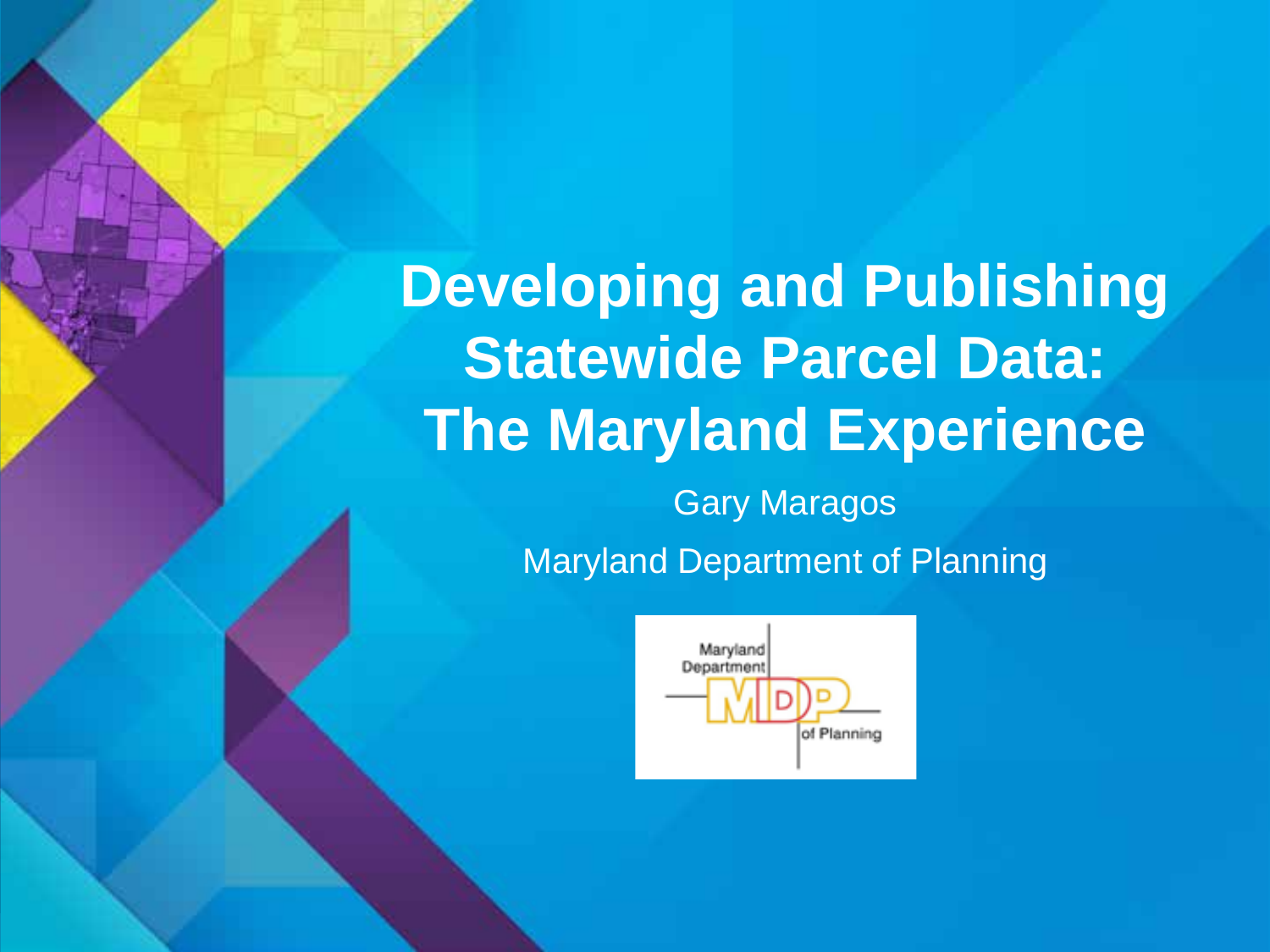## **Property Mapping in Maryland**



MDP is responsible for maintaining tax assessment maps for all 23 counties Over 2,800 maps and 2.3 million parcel accounts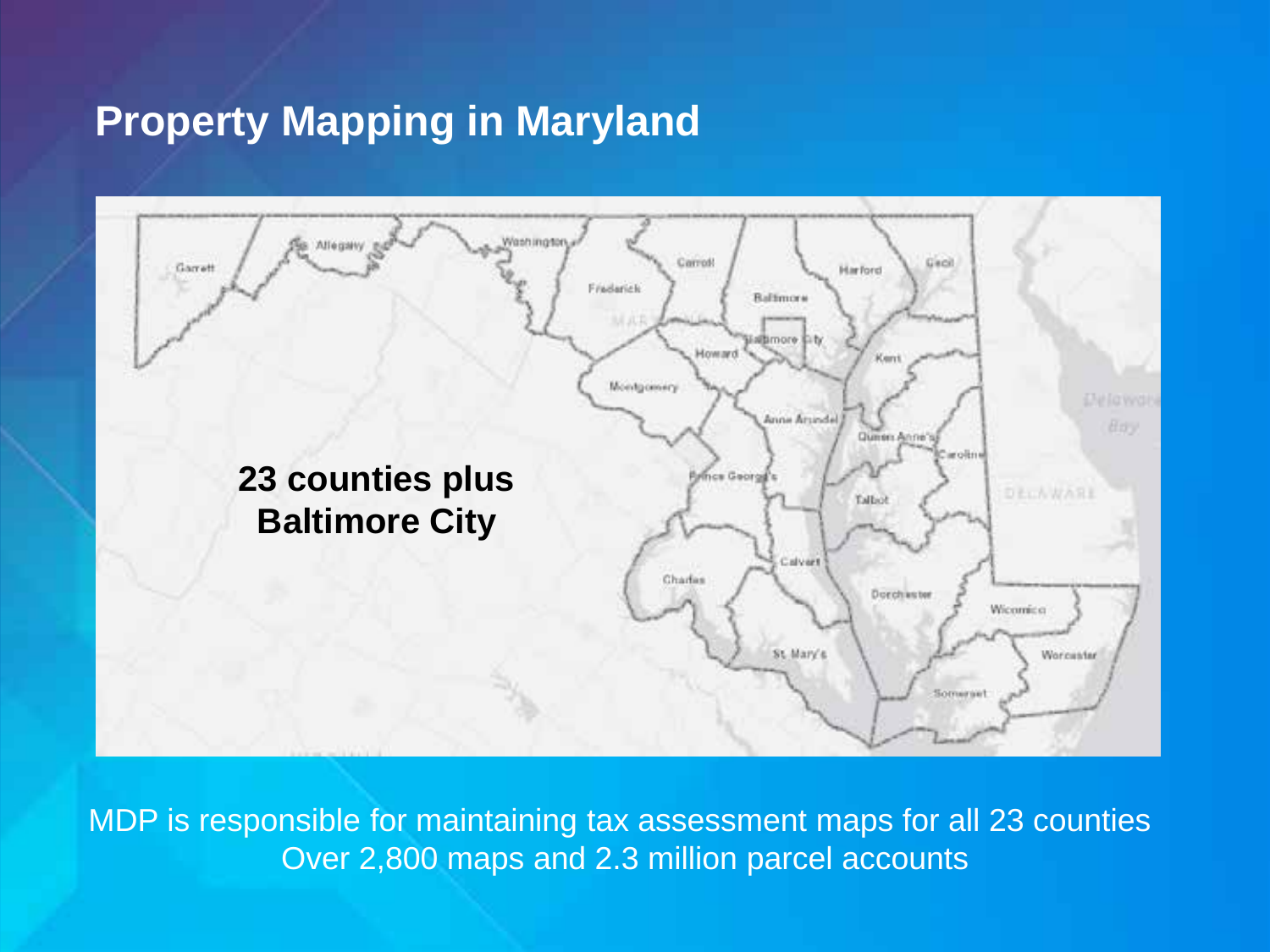## **Property Mapping in Maryland**

- **MDP took over maintenance of the tax maps from the State Department of Assessments & Taxation in 1996**
- **Parcel attributes from SDAT database assigned x,y location by MDP**
- **Maps and parcel points updated with AutoCad and custom GISLink software**
- *MdProperty View* **debuted in 1996 for ArcView 2.1**
- *FINDER* **, free software developed in-house by MDP, released in 2003**
	- **2011 began the process of integrating county-level parcel polygon data in an ArcMap environment**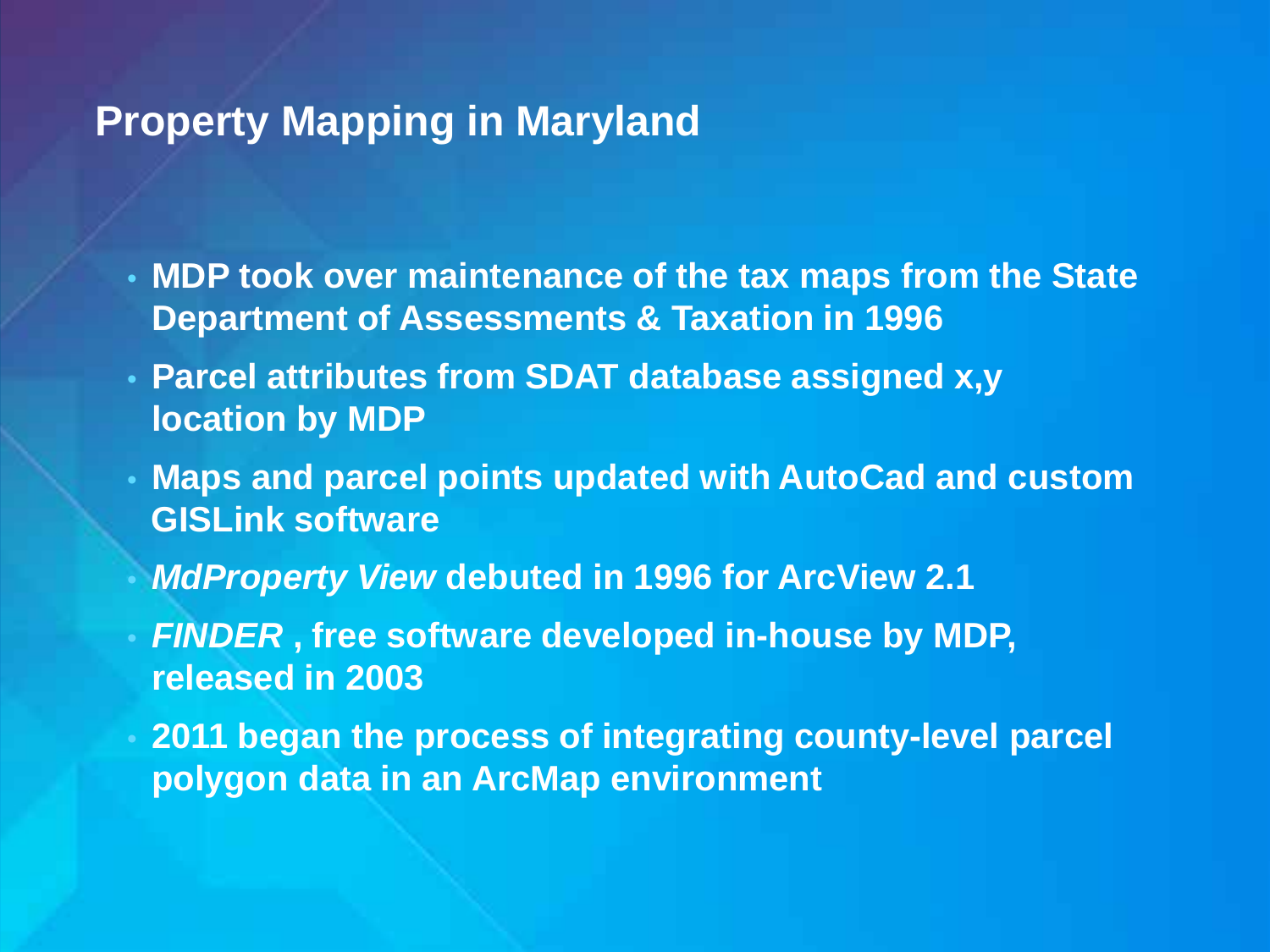## **Converting County Parcel Data to Tax Maps**

- **Reconcile point data to polygons – identify mismatches**
- **Add annotation – parcel numbers, subdivision names and plat references, road names, etc.**
- **Add other linework – election districts, municipal boundaries, access easements**
- **Feature code parcel lines**
- **Add county map index and grids**
- **Create town supplemental maps**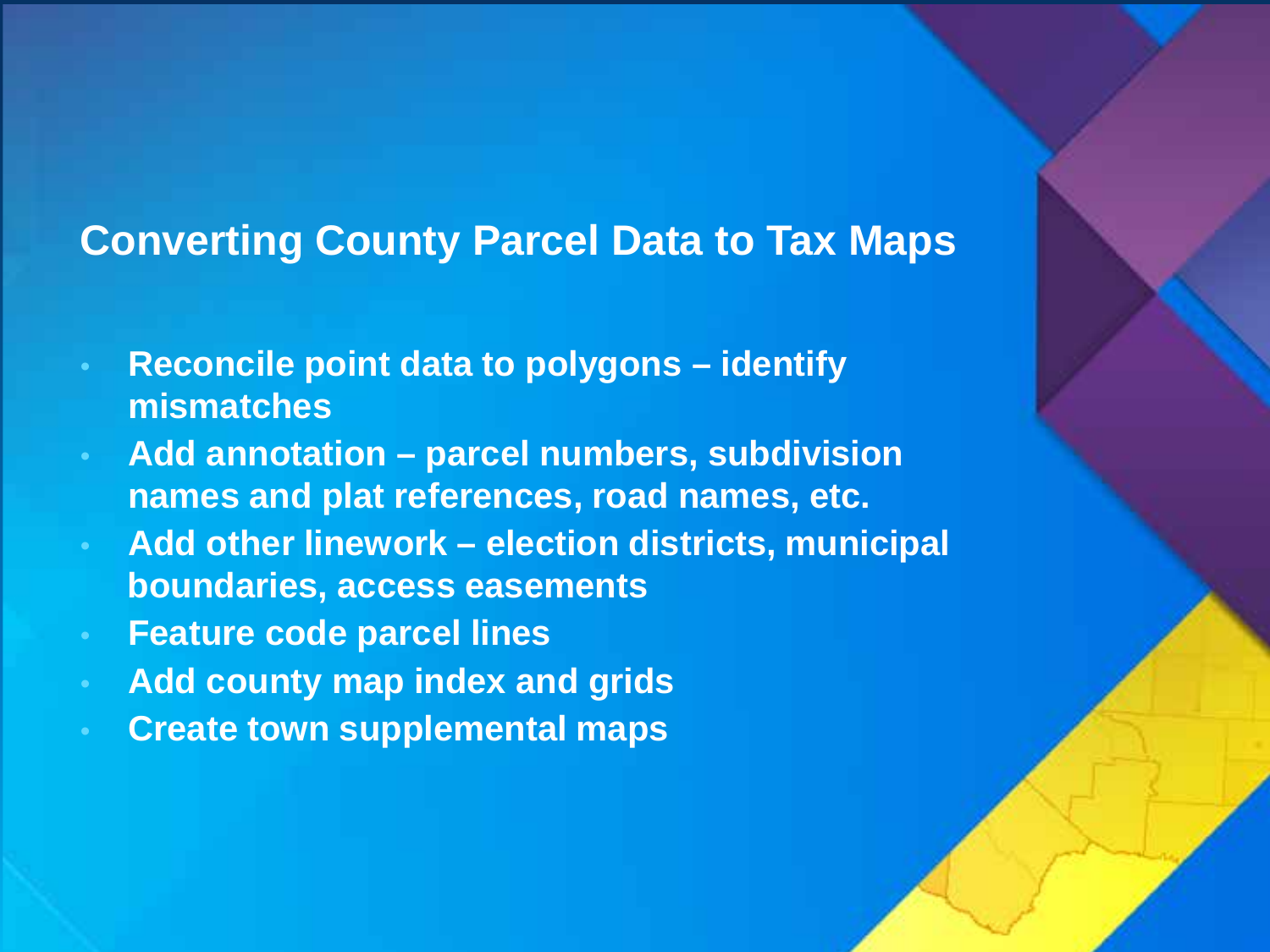## **Tax Assessment Map Samples**



• **Current Tax Assessment Map**

• **Tax Assessment Map pre-integration with parcel polygons**

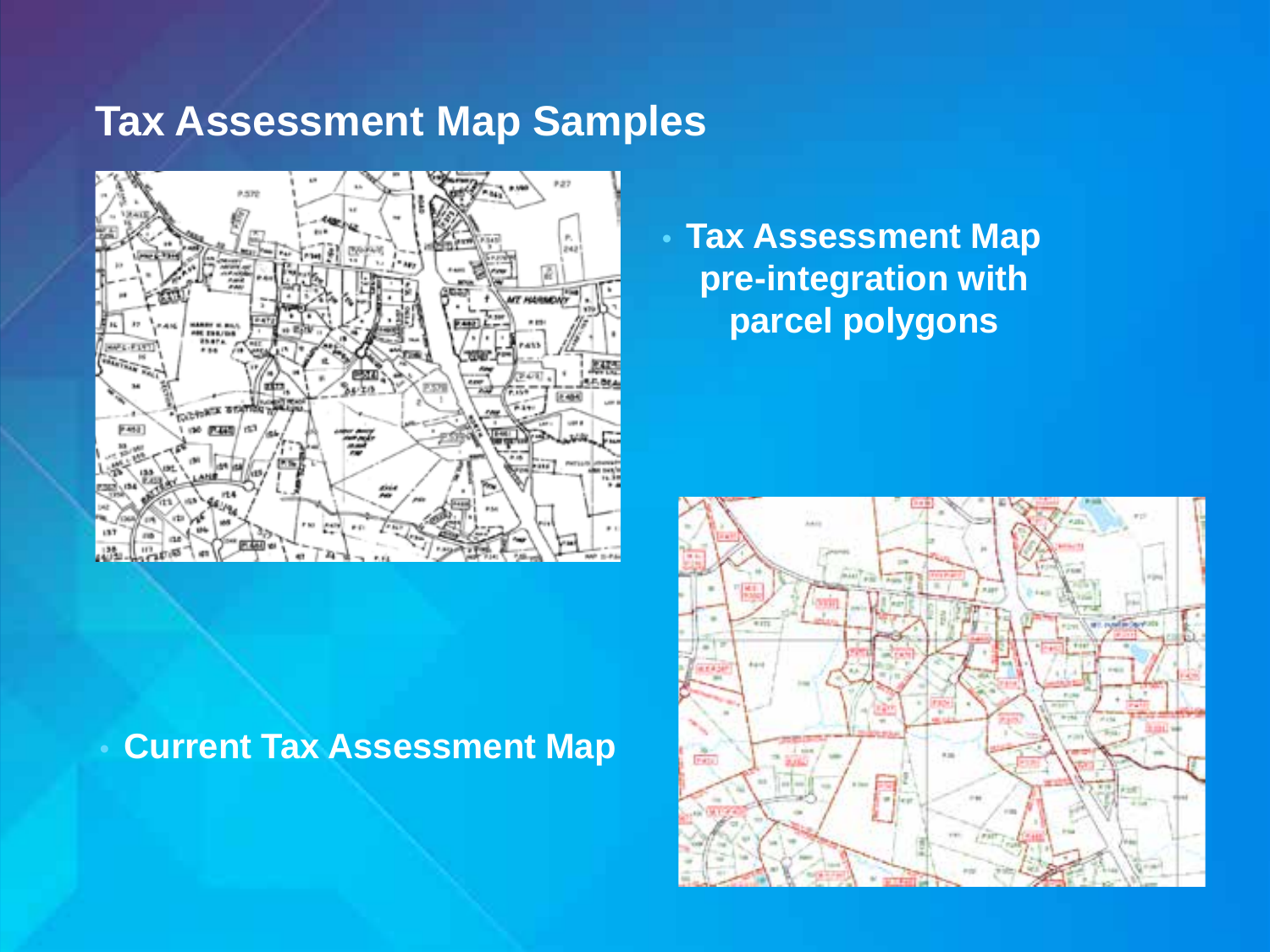## **Open Data**

- **Open Data Act, passed by Maryland's General Assembly in 2014, established a state Council on Open Data, and encouraged data be made free online to the general public.**
- **Shortly after, MDP created an Open Data Download page for its key mapping products**
- *FINDER* **replaced with open source** *FINDER* **Quantum**

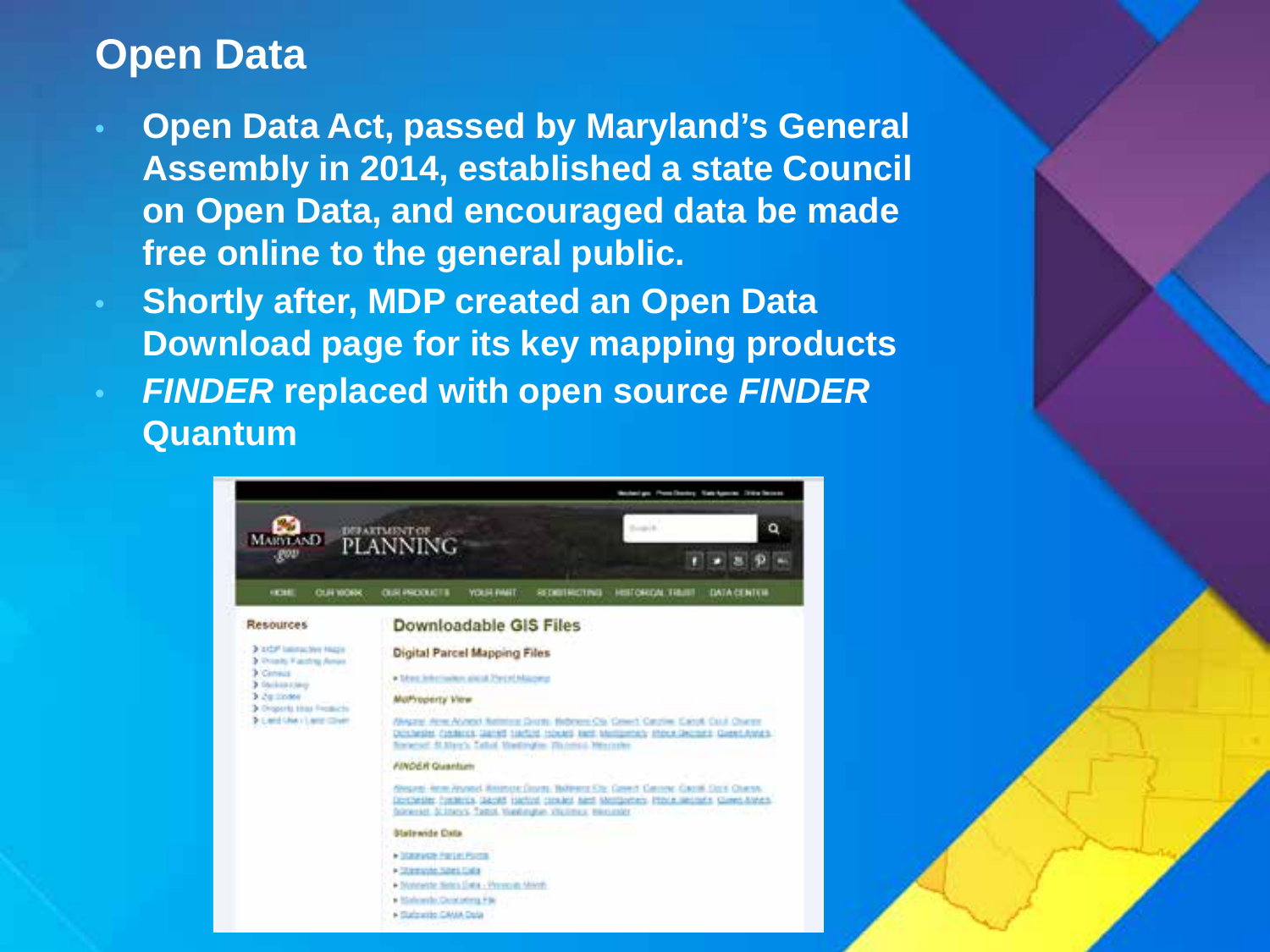## **Download Products:** *MdProperty View* **and** *FINDER* **Quantum**



Southbarr 72421367 Market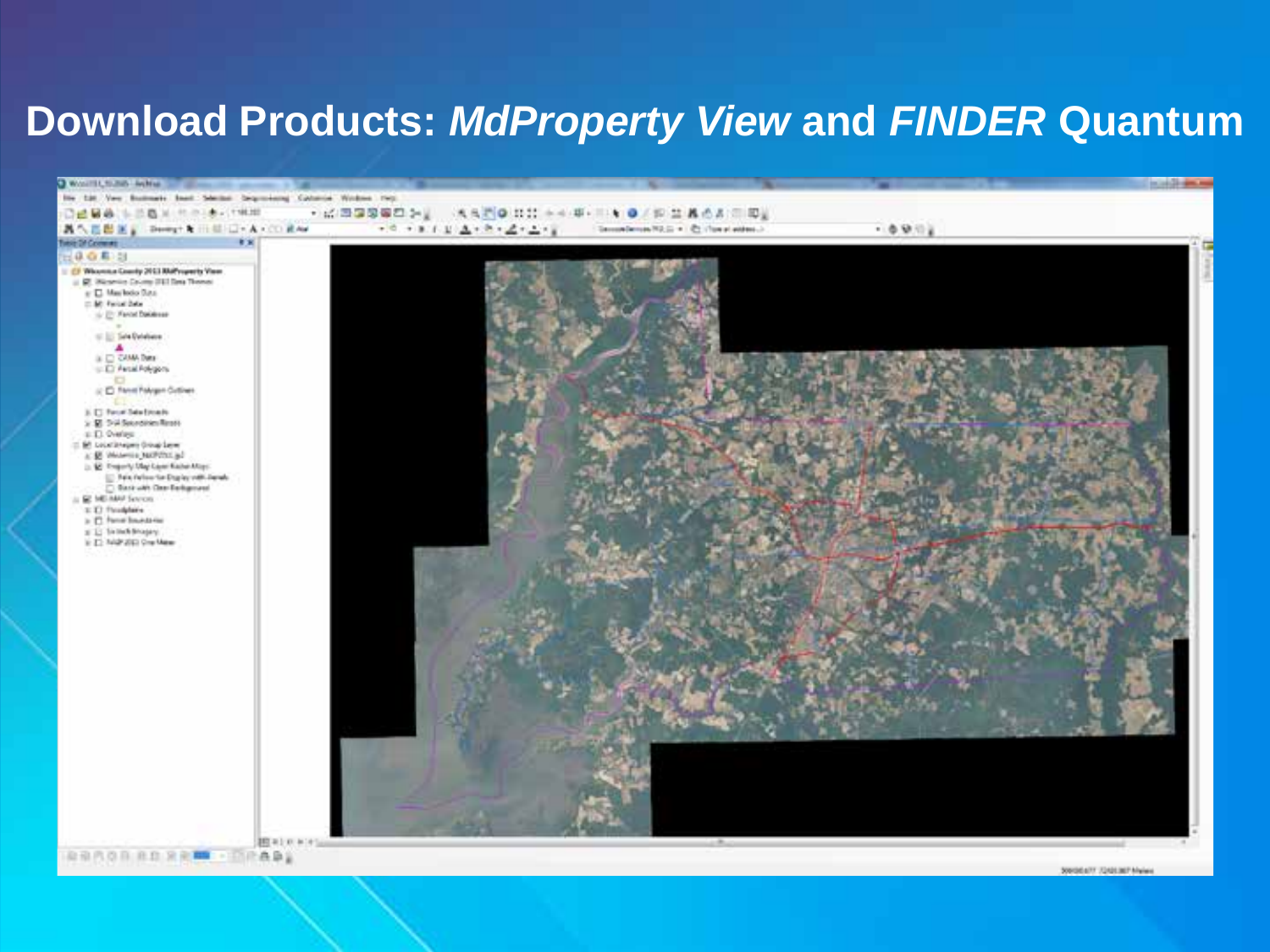## *MdProperty View*



*MdProperty View* **combines parcel data with other statewide data layers maintained by MDP, such as land use/land cover, priority funding areas, and protected lands**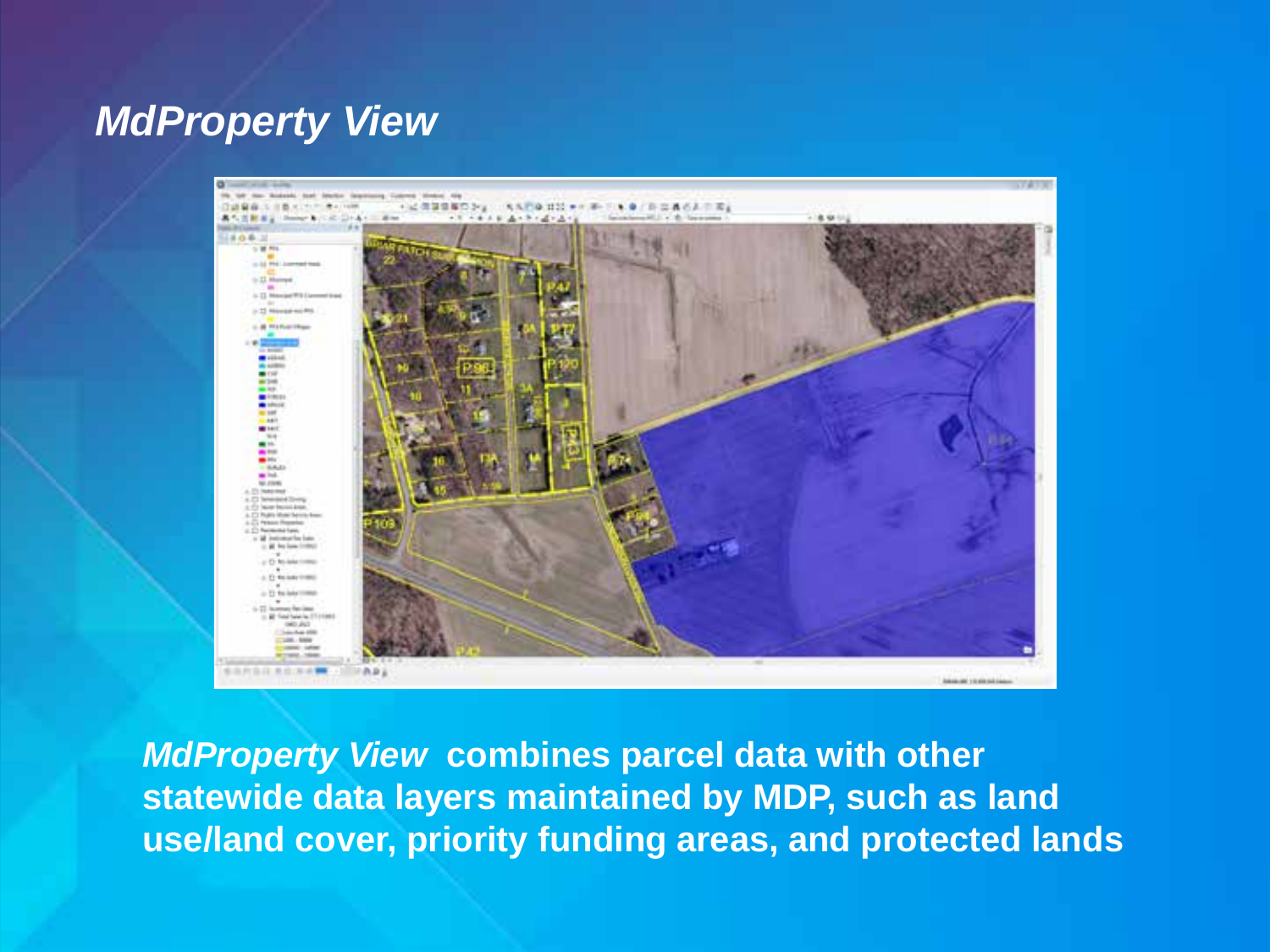## **Web Applications**



### *FINDER* **Online**

### *FINDER* **Online Mobile**

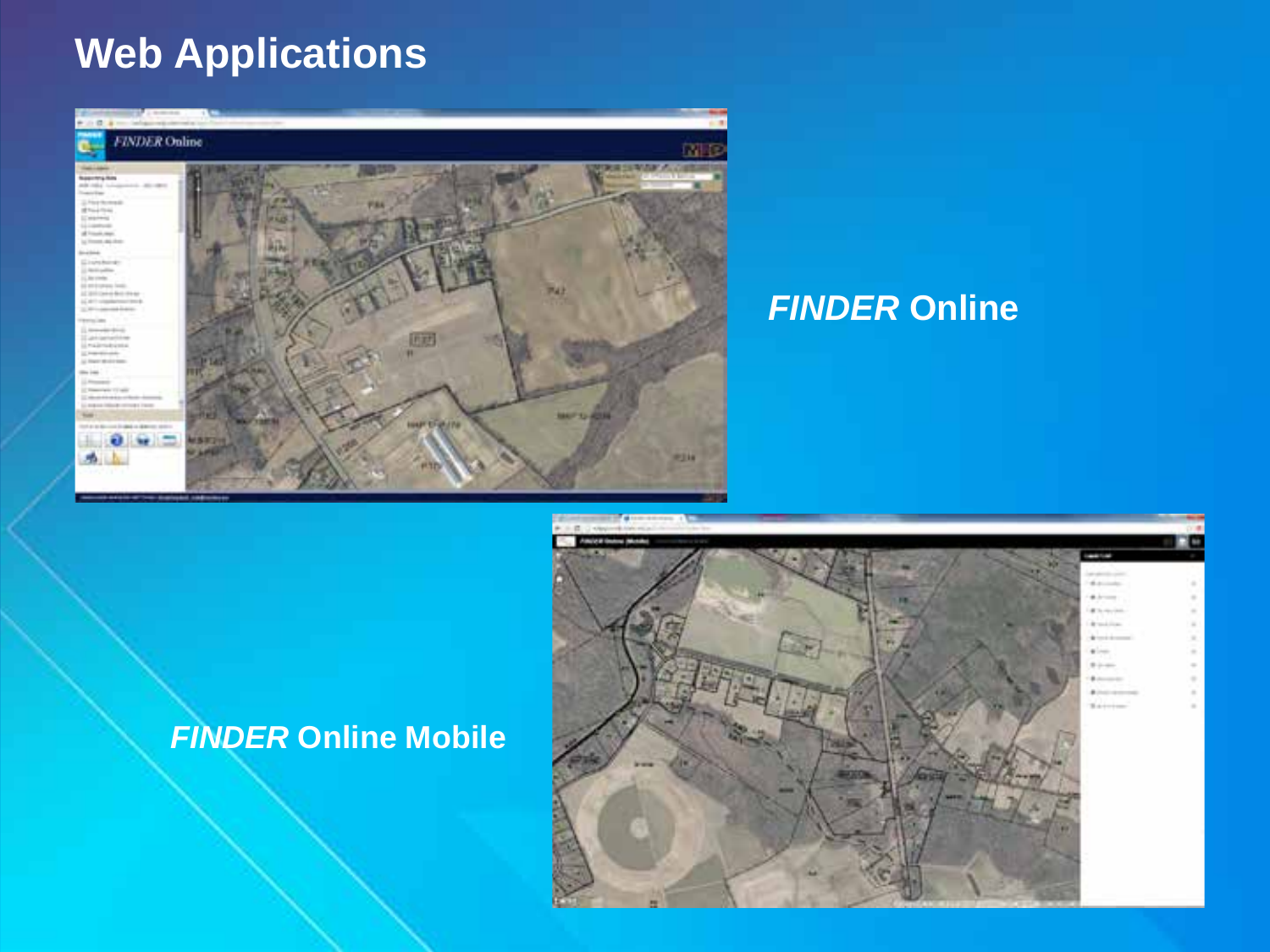## **Web Applications**



*FINDER* **Online Light**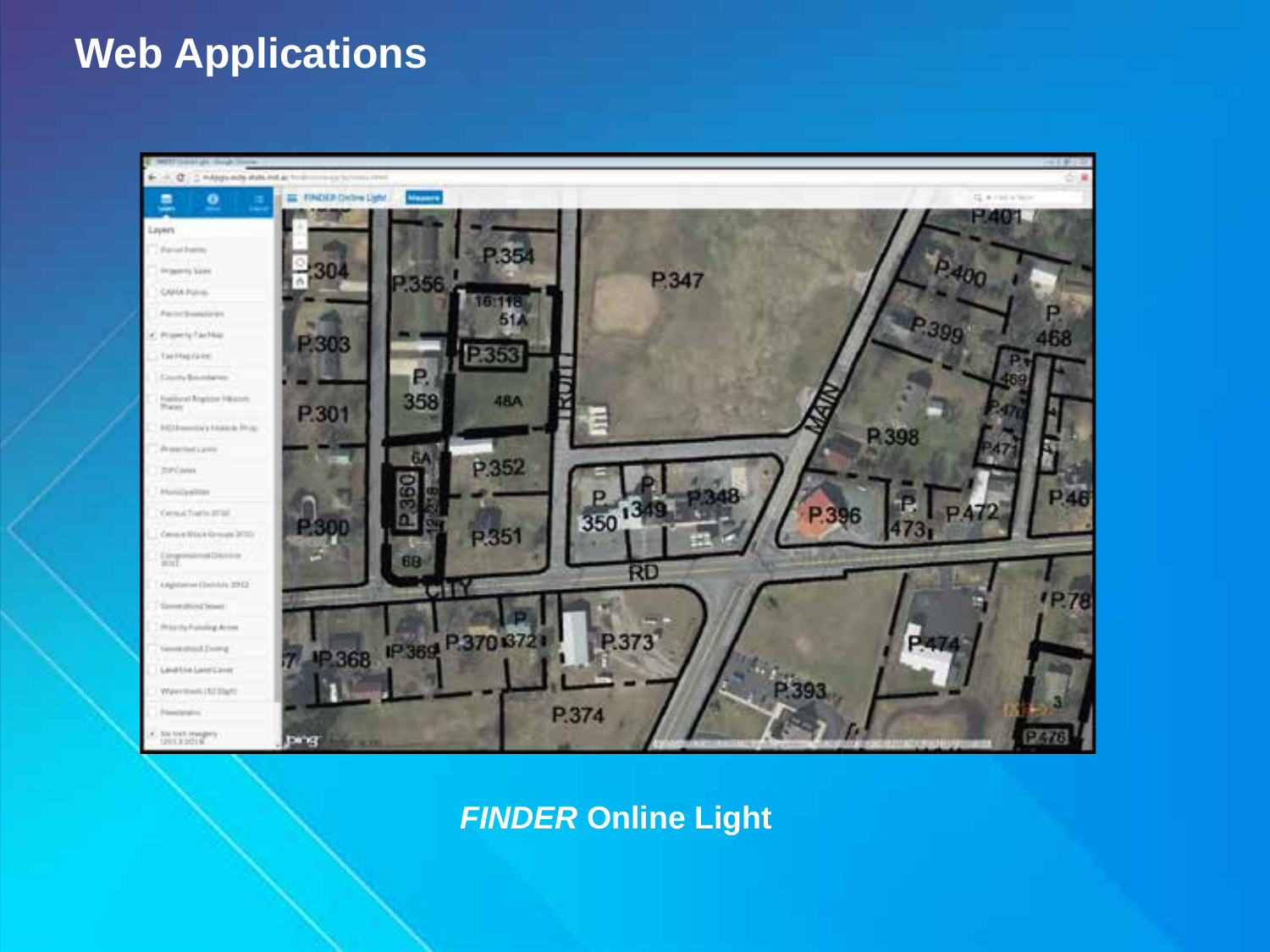### FINDER ONLINE TOTAL & UNIQUE VISITS **BY MONTH**



STATEWIDE DOWNLOADS BY MONTH



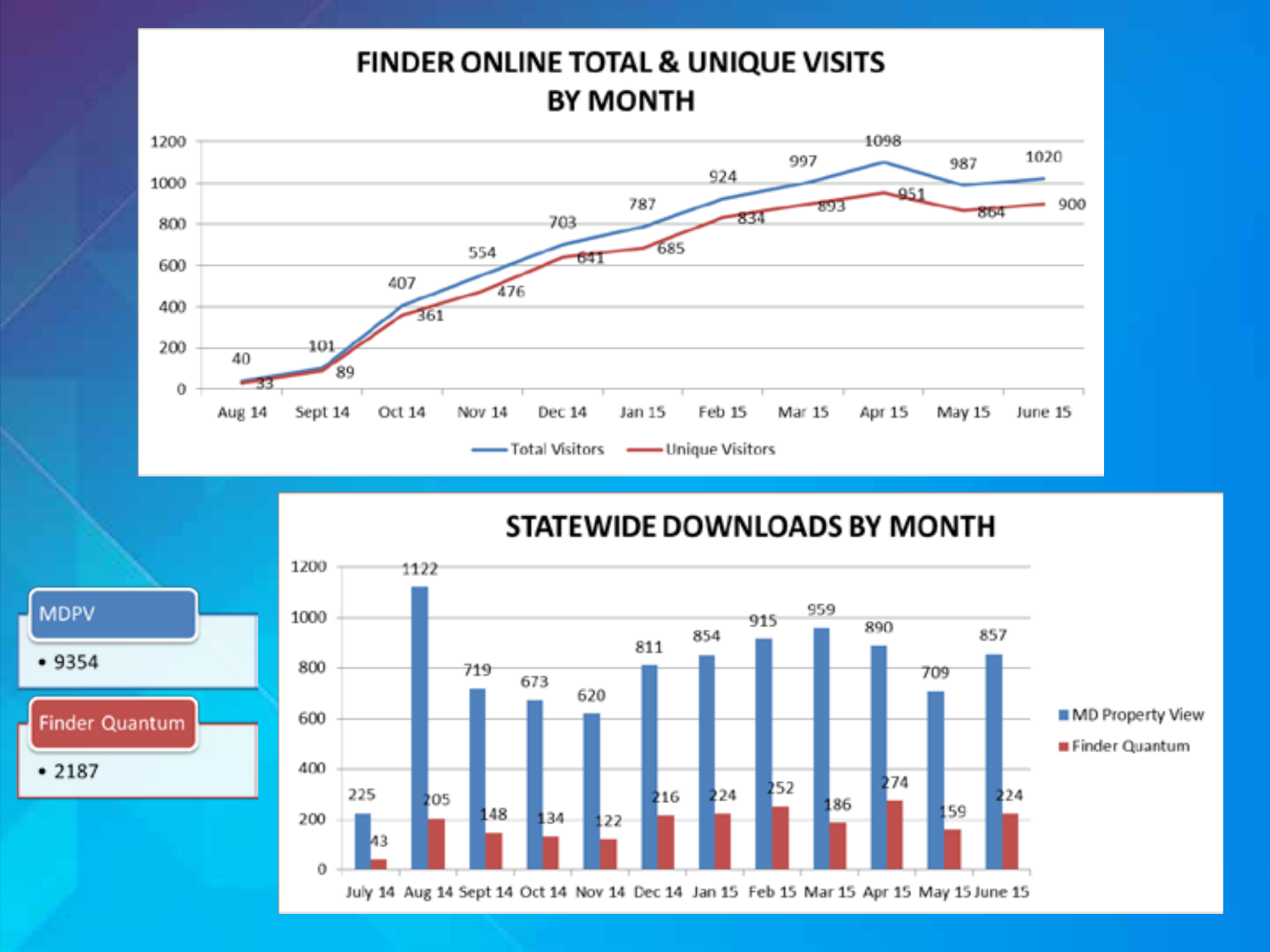#### MDPV & FINDERQuantum TOTAL DOWNLOADS BY COUNTY

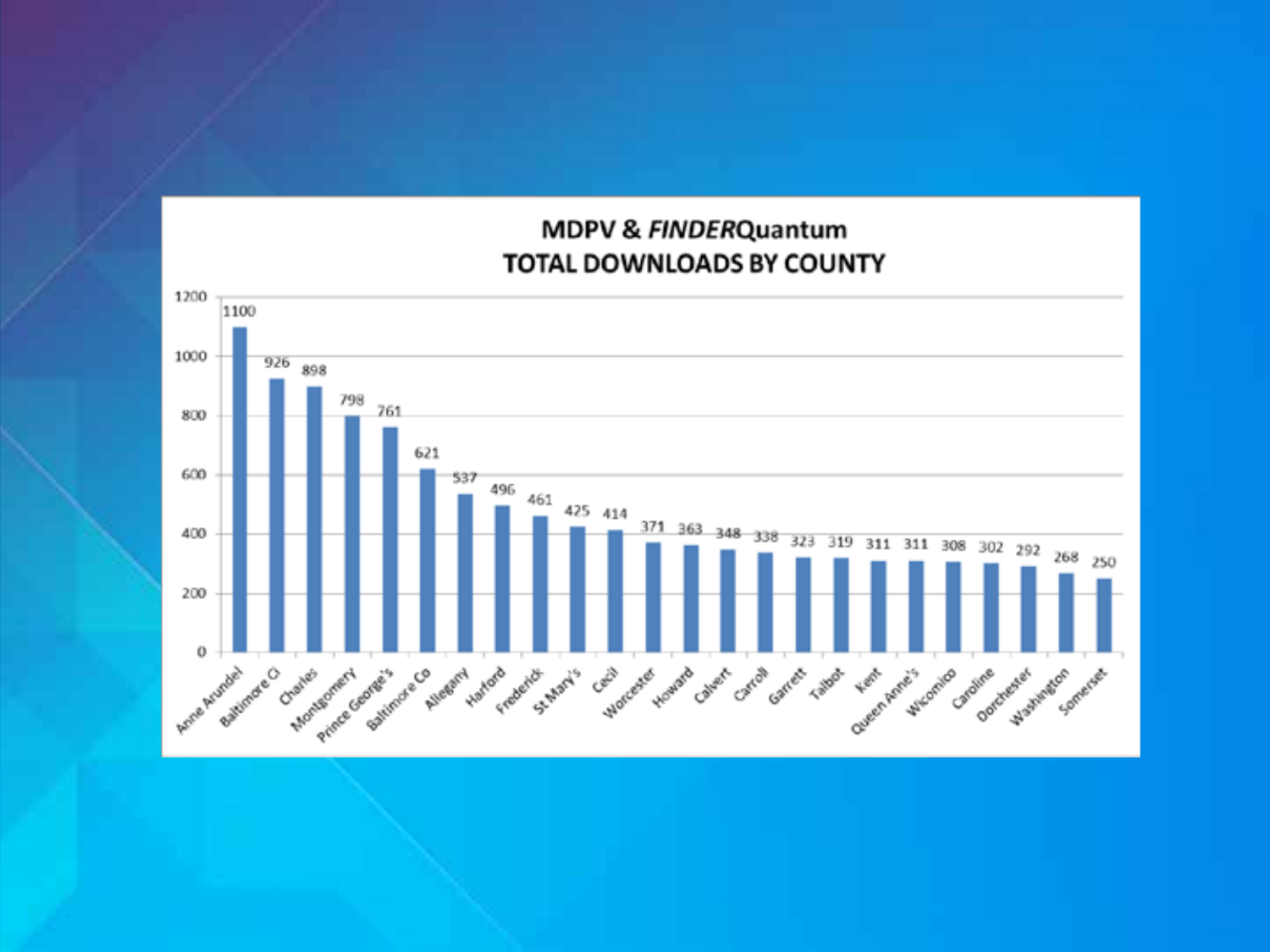## **Benefits**

- **MDP has facilitated better coordination between SDAT and county GIS staff**
- **Less populated counties that have their parcels updated by MDP receive more timely updates**
- **Enhancements to cartographic quality and improvement of data accuracy**

• **Free, easy access to data for professionals as well as the general public.**